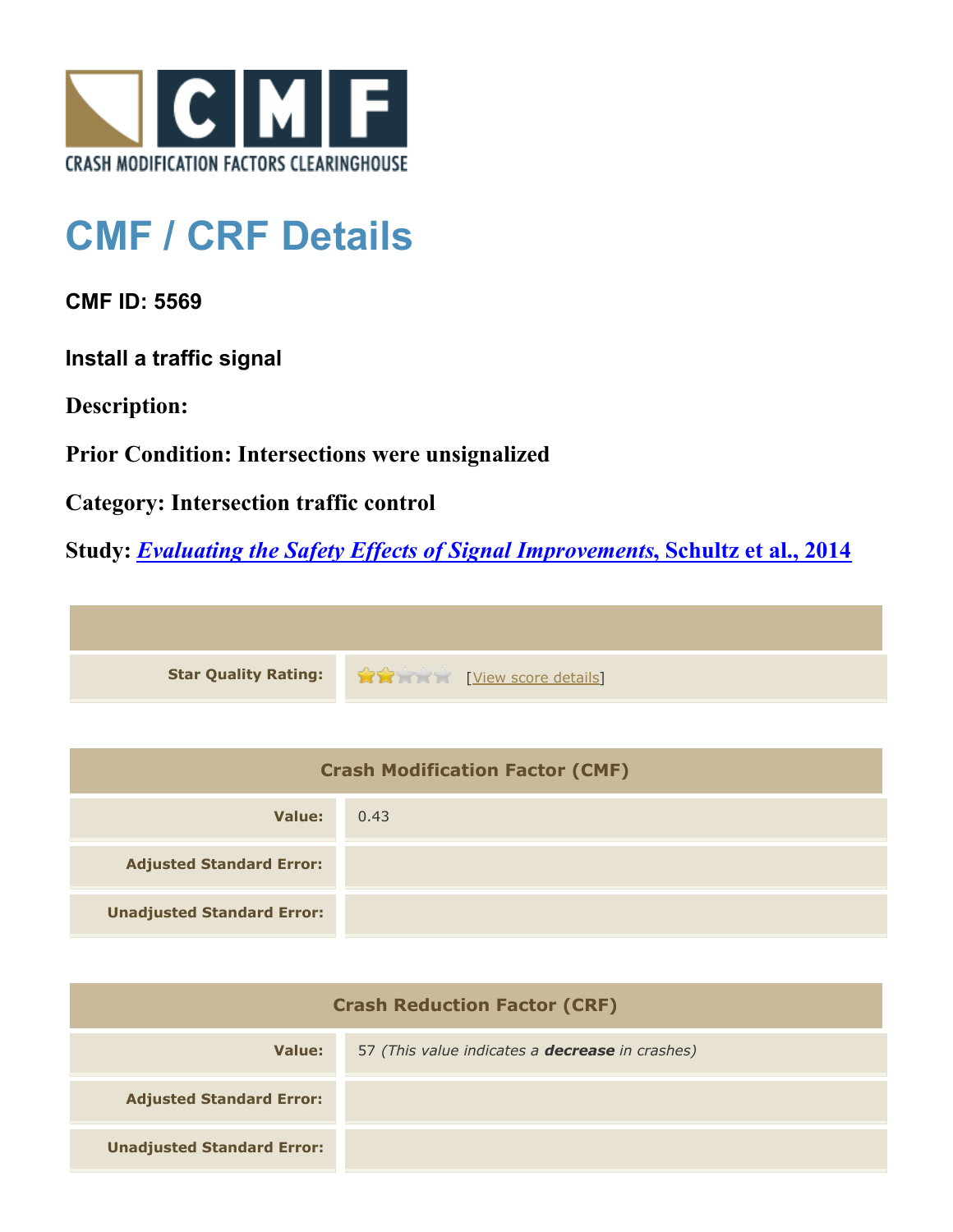| <b>Applicability</b>                    |                   |
|-----------------------------------------|-------------------|
| <b>Crash Type:</b>                      | Head on           |
| <b>Crash Severity:</b>                  | All               |
| <b>Roadway Types:</b>                   | All               |
| <b>Number of Lanes:</b>                 |                   |
| <b>Road Division Type:</b>              |                   |
| <b>Speed Limit:</b>                     | $30 - 65$         |
| <b>Area Type:</b>                       | Not specified     |
| <b>Traffic Volume:</b>                  |                   |
| <b>Time of Day:</b>                     | All               |
| If countermeasure is intersection-based |                   |
| <b>Intersection Type:</b>               | Not specified     |
| <b>Intersection Geometry:</b>           | No values chosen. |
| <b>Traffic Control:</b>                 | Not specified     |
| <b>Major Road Traffic Volume:</b>       |                   |

**Minor Road Traffic Volume:**

| <b>Development Details</b>      |              |
|---------------------------------|--------------|
| <b>Date Range of Data Used:</b> | 2002 to 2011 |
| <b>Municipality:</b>            |              |
| State:                          | UT           |
| <b>Country:</b>                 |              |